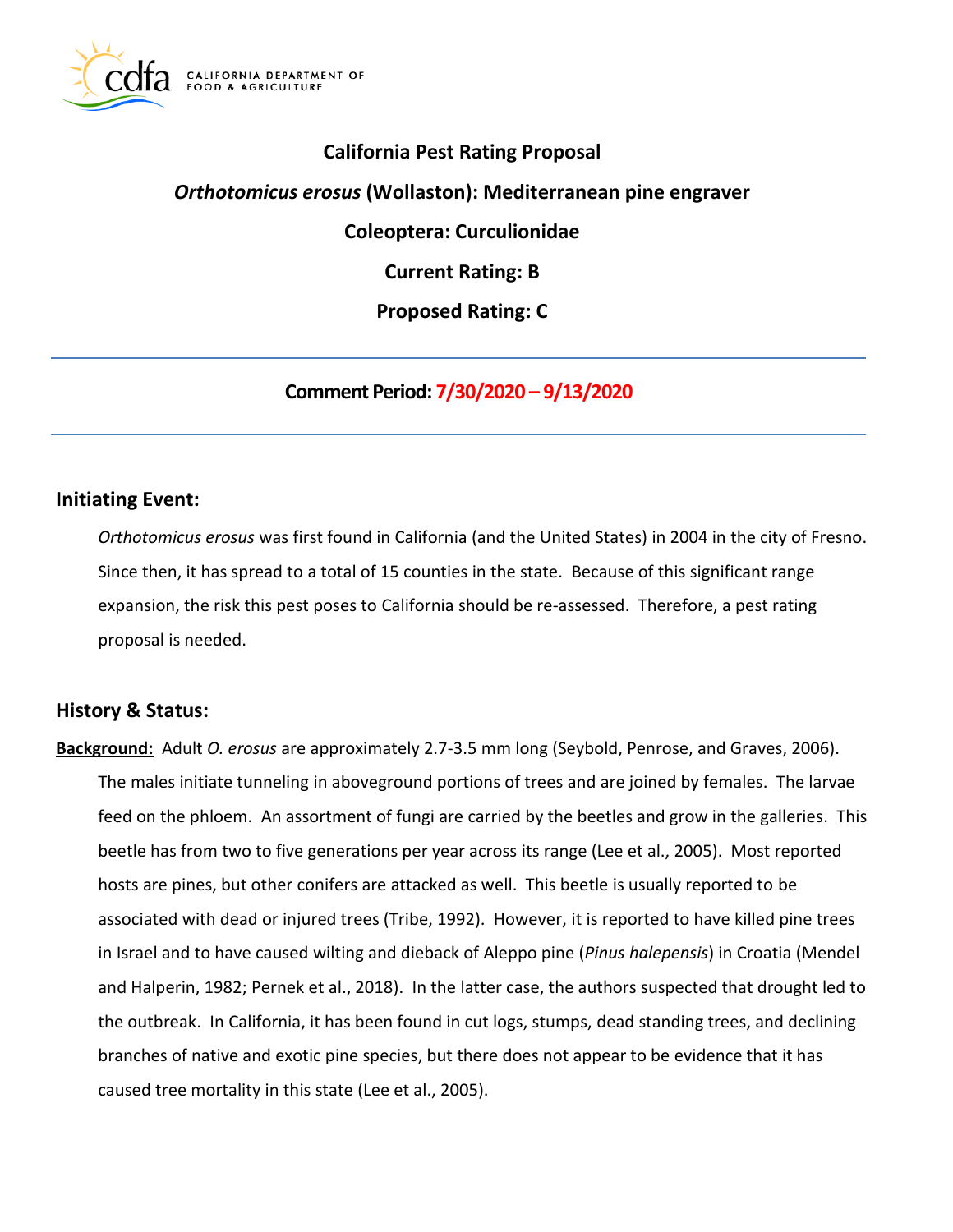

- **Worldwide Distribution:** *Orthotomicus erosus* is native to the Mediterranean (Europe and northern Africa), the Middle East, and Central Asia. It may be native to China as well. It has been introduced to Chile, Uruguay, South Africa, and the United States (California, Nevada, Arizona, and Utah) (A. Graves, pers. comm.; Gómez and Martínez, 2013; Lee et al., 2005; Phillips et al., 2017; Tribe, 1992).
- **Official Control:** *Orthotomicus erosus* is considered reportable by the USDA and a quarantine pest by Japan (Ministry of Agriculture, Forestry and Fisheries; U.S. regulated plant pest table)
- **California Distribution:** *Orthotomicus erosus* has been found in 15 counties in California, from Sacramento County in the north to Orange County in the south (California Department of Food and Agriculture; S. Smith, pers. comm.).

**California Interceptions:** *Orthotomicus erosus* has not been intercepted in California.

The risk *Orthotomicus erosus* poses to California is evaluated below.

# **Consequences of Introduction:**

- 1) **Climate/Host Interaction:** *Orthotomicus erosus* has already become widely established in California. It has been found in 15 counties. This is likely due to its polyphagous feeding habits and it being well suited for the climates present in California. Therefore, it receives a **High (3)** in this category.
	- Low (1) Not likely to establish in California; or likely to establish in very limited areas.
	- Medium (2) may be able to establish in a larger but limited part of California.
	- **– High (3) likely to establish a widespread distribution in California.**
- 2) **Known Pest Host Range:** *Orthotomicus erosus* has been found infesting nine species of pines, including *Pinus halepensis*, *P. pinea*, *P. canariensis*, *P. radiata*, *P. sabiniana*, and *P. coulteri*, and also deodar cedar,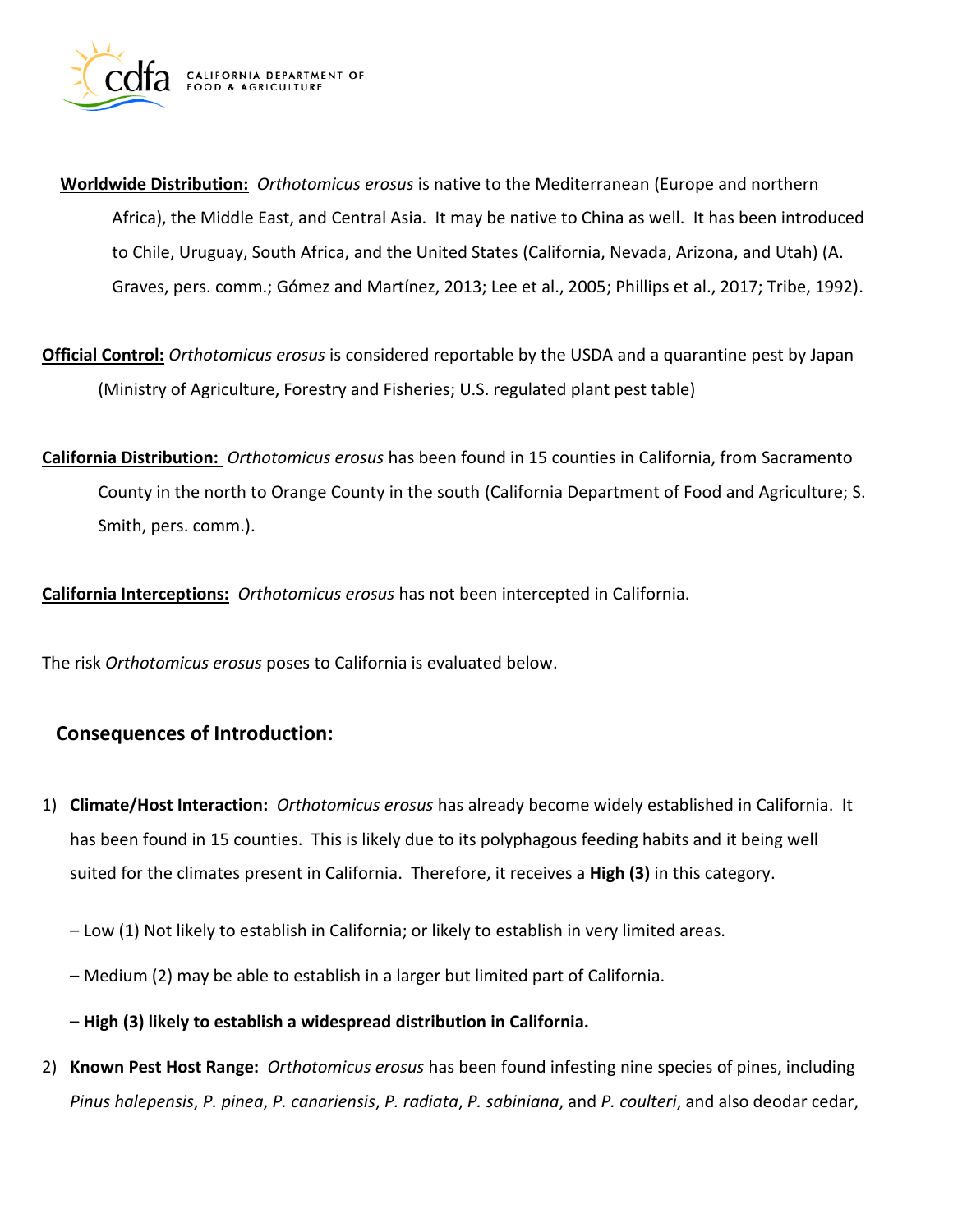

 *Cedrus deodora* (California Forest Pest Council 2005 report; Seybold et al., 2006). It has been shown in laboratory experiments to be capable of completing development on additional species of pine (including *P. contorta murrayana*, *P. jeffreyi*, *P. lambertiana*, and *P. monophylla*) as well as species from several other genera of Pinaceae including *Picea*, *Larix*, and *Pseudotsuga* species (CA Forest Pest Council 2007 report; Walter et al., 2010). Taking into account the laboratory hosts, it receives a **Medium (2)** in this category.

– Low (1) has a very limited host range.

### **– Medium (2) has a moderate host range.**

– High (3) has a wide host range.

 3) **Pest Reproductive and Dispersal Potential:** *Orthotomicus erosus* was found to be capable of flying at least six miles in recapture experiments. It can be moved with wood. It was the second most commonly intercepted scolytine at United States ports of entry from 1985 to 2000 (probably mostly in wood packing) (Haack, 2006) and Seybold, Penrose, and Graves (2006) found it in logs at green waste facilities. Therefore, it receives a **Medium (2)** in this category.

– Low (1) does not have high reproductive or dispersal potential.

### **– Medium (2) has either high reproductive or dispersal potential.**

– High (3) has both high reproduction and dispersal potential.

 4) **Economic Impact**. *Orthotomicus erosus* vectors the bluestain fungus *Ophiostoma ips* in California and elsewhere (Kim (2010). This type of fungus can impact the value of wood. *Orthotomicus erosus* is considered a threat to the pine plantations of the southeastern United States and it is reportable. However, it seems unlikely that this would impact trade in any California products. Therefore, it receives a **Low (1)** in this category.

#### **Economic Impact: E**

A. The pest could lower crop yield.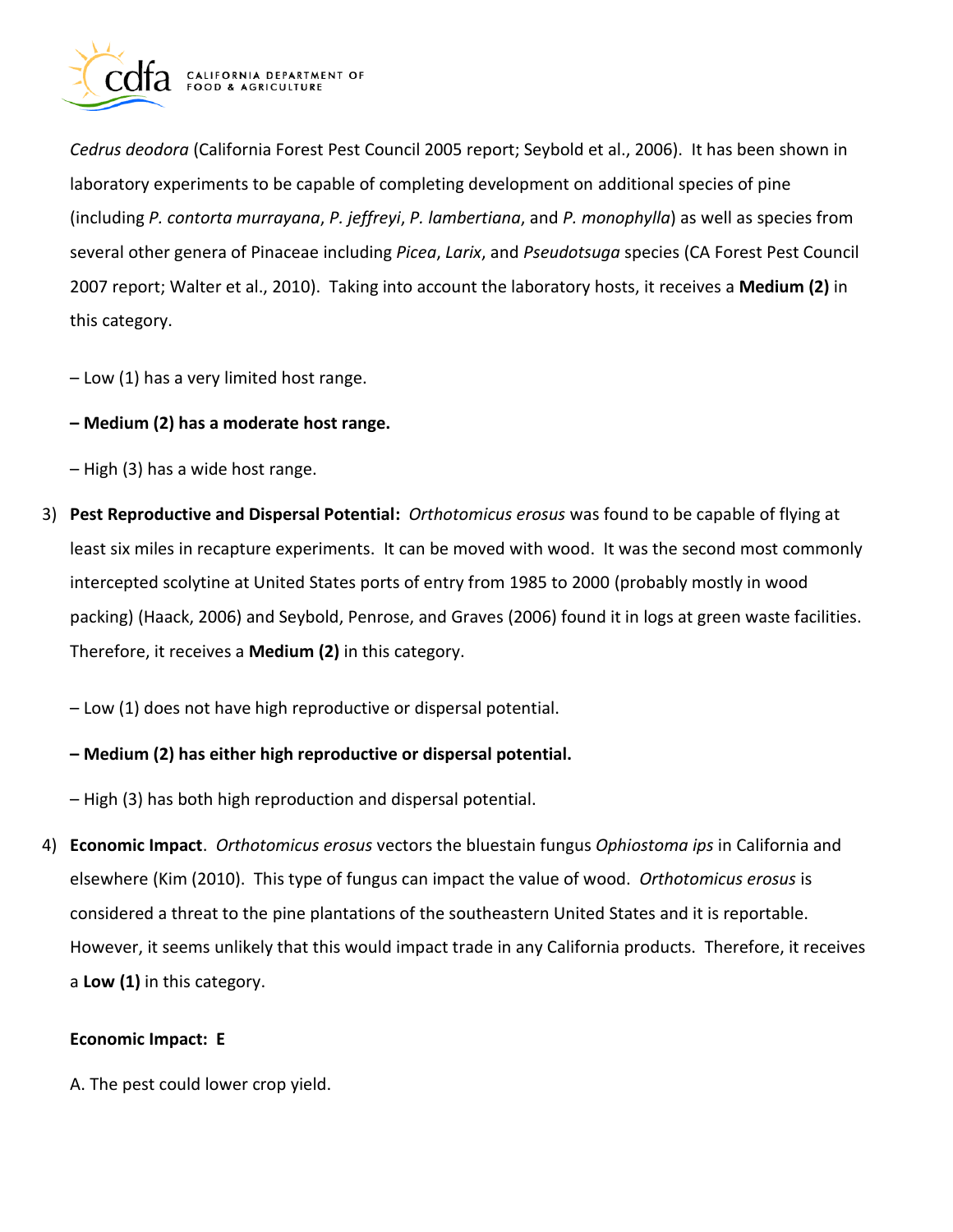

- B. The pest could lower crop value (includes increasing crop production costs).
- C. The pest could trigger the loss of markets (includes quarantines).
- D. The pest could negatively change normal cultural practices.

#### **E. The pest can vector, or is vectored, by another pestiferous organism.**

- F. The organism is injurious or poisonous to agriculturally important animals.
- G. The organism can interfere with the delivery or supply of water for agricultural uses.

### **Economic Impact Score: Low**

### **– Low (1) causes 0 or 1 of these impacts.**

- Medium (2) causes 2 of these impacts.
- High (3) causes 3 or more of these impacts.
- 5) **Environmental Impact**. *Orthotomicus erosus* is reported to colonize the endangered Monterey pine (*Pinus radiata*). It could impact pine forests, for example, in the Sierra Nevada Mountains. It has attacked multiple species of exotic pines planted as landscape trees in the Central Valley of California. Therefore, *O. erosus* receives a **High (3)** in this category.

Evaluate the environmental impact of the pest on California using the criteria below.

#### **Environmental Impact: A, B, E**

 **A. The pest could have a significant environmental impact such as lowering biodiversity, disrupting natural communities, or changing ecosystem processes.** 

#### **B. The pest could directly affect threatened or endangered species.**

- C. The pest could impact threatened or endangered species by disrupting critical habitats.
- D. The pest could trigger additional official or private treatment programs.

 **E. The pest significantly impacts cultural practices, home/urban gardening or ornamental plantings.**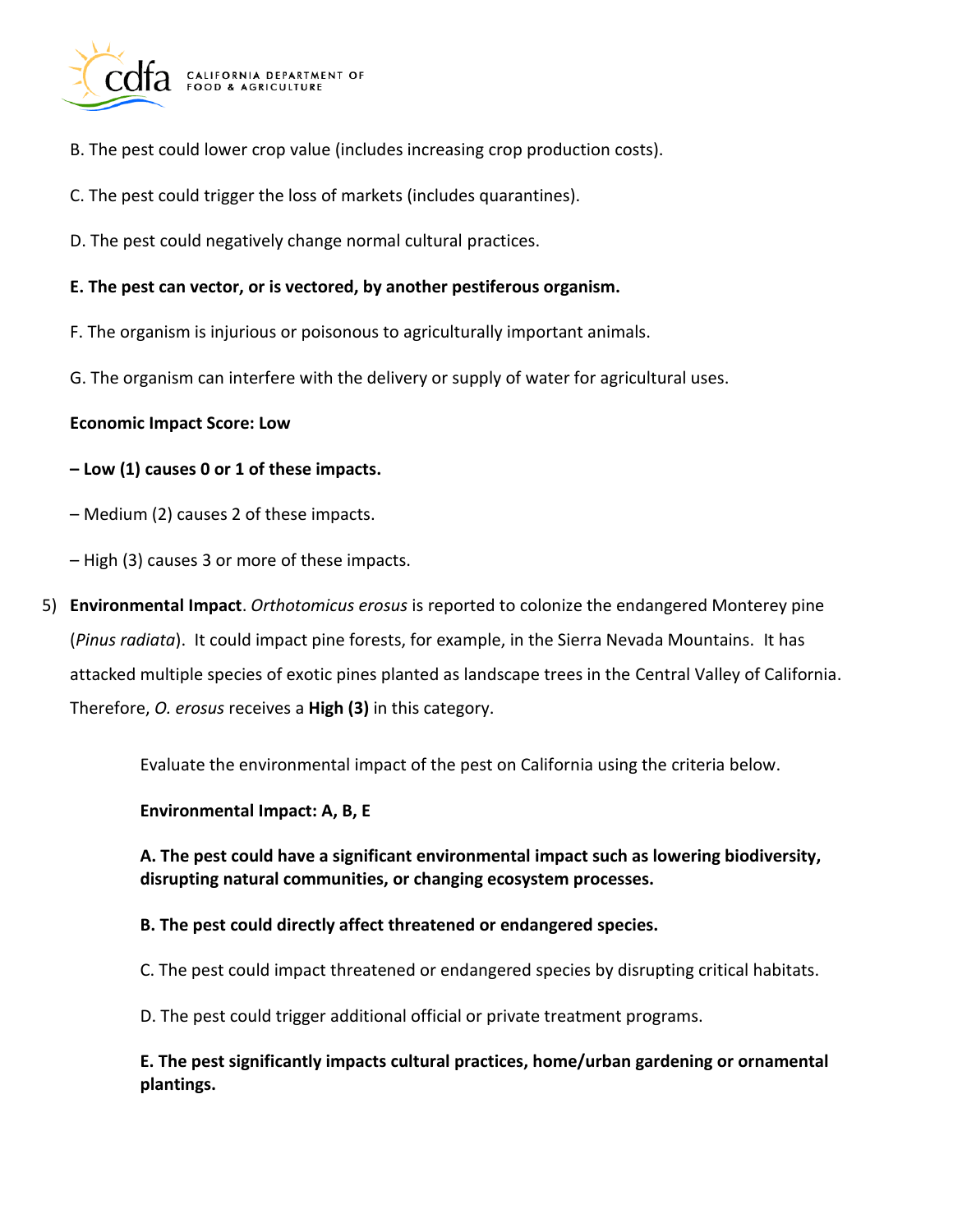

### **Environmental Impact Score: High (3)**

- Low (1) causes none of the above to occur.
- Medium (2) causes one of the above to occur.
- **– High (3) causes two or more of the above to occur.**

# **Consequences of Introduction to California for** *Orthotomicus erosus***: Medium (11)**

Add up the total score and include it here.

 $-Low = 5-8$  points

**–Medium = 9-12 points** 

–High = 13-15 points

 6) **Post Entry Distribution and Survey Information:** *Orthotomicus erosus* is reported from 15 counties in

California. It receives a **High (-3)** in this category.

–Not established (0) Pest never detected in California, or known only from incursions.

 –Low (-1) Pest has a localized distribution in California, or is established in one suitable climate/host area (region).

 –Medium (-2) Pest is widespread in California but not fully established in the endangered area, or pest established in two contiguous suitable climate/host areas.

 **–High (-3) Pest has fully established in the endangered area, or pest is reported in more than two contiguous or non-contiguous suitable climate/host areas.** 

### **Final Score:**

 7) The final score is the consequences of introduction score minus the post entry distribution and survey information score: Low (8)

# **Uncertainty:**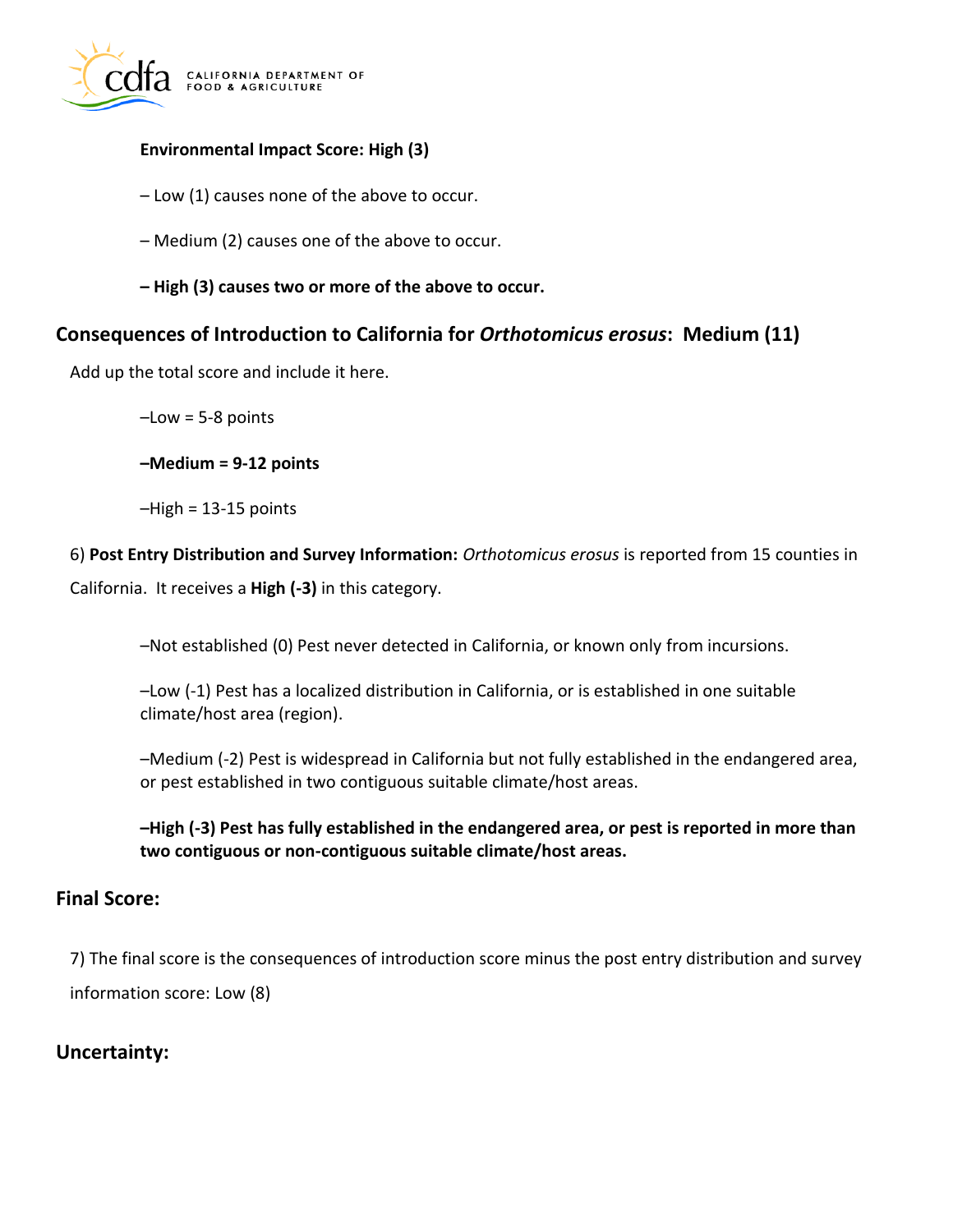

 *Orthotomicus erosus* may continue to spread in California (and the rest of the United States) and it could have greater impacts in new habitats, for example, in the Sierra Nevada mountains or foothills. Climate change could result in a higher frequency of drought stress in pine trees, and this could lead to outbreaks of *O. erosus* and greater impact to forests and tree plantings.

# **Conclusion and Rating Justification:**

 *Orthotomicus erosus* has been known to be in California for at least 16 years and it has so far spread to 15 counties. Its initial discovery caused concern for pine trees in the state. However, it does not appear to be having a significant impact on trees in this state and it is already widespread here. For these reasons, a "C" rating is justified.

# **References:**

 Calflora. Accessed June 29, 2020: [https://www.calflora.org/](https://www.calflora.org)

 California Department of Food and Agriculture. Pest and damage record database. Accessed June 29, 2020: <https://pdr.cdfa.ca.gov/PDR/pdrmainmenu.aspx>

 California Forest Pest Council 2005 report. Accessed July 7, 2020: [https://www.fs.usda.gov/Internet/FSE\\_DOCUMENTS/fsbdev3\\_045223.pdf](https://www.fs.usda.gov/Internet/FSE_DOCUMENTS/fsbdev3_045223.pdf) 

 California Forest Pest Council 2007 report. Accessed July 7, 2020: [https://www.fs.usda.gov/Internet/FSE\\_DOCUMENTS/fsbdev3\\_045753.pdf](https://www.fs.usda.gov/Internet/FSE_DOCUMENTS/fsbdev3_045753.pdf) 

 Gómez, D. and Martínez, G. 2013. Bark beetles in pine tree plantations in Uruguay: First record of *Orthotomicus erosus* Wollaston (Coleoptera: Curculionidae: Scolytinae). The Coleopterists Bulletin 67:470-472.

 Haack, R. 2006. Exotic bark- and wood-boring Coleoptera in the United States: Recent establishments and interceptions. Canadian Journal of Forest Research 36:269-288.

 Kim, S. 2010. Ophiostomatales isolated from two European bark beetles, *Hylurgus ligniperda* and *Orthotomicus erosus*, in California. M.S. thesis. Iowa State University.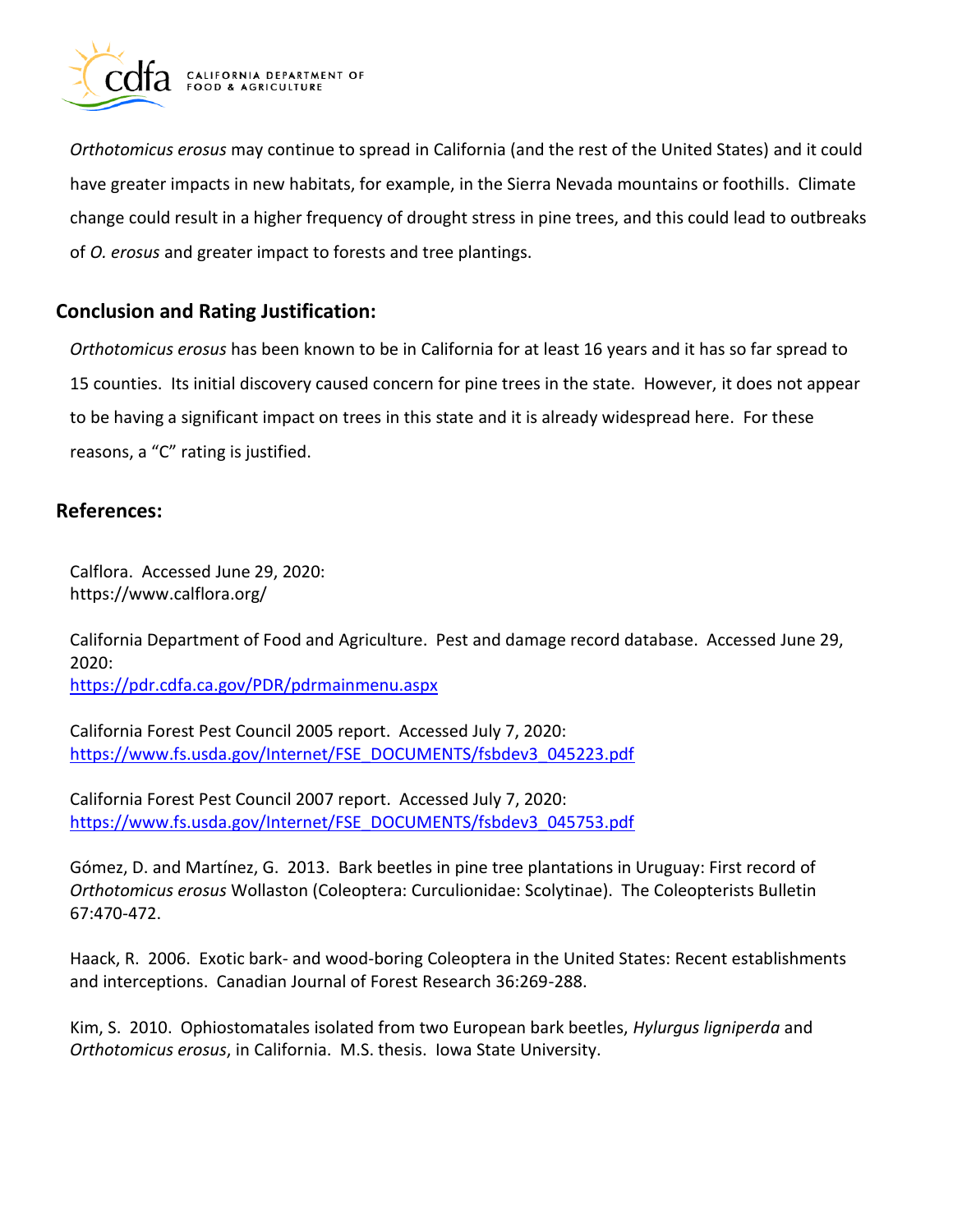

 Lee, J. C., Smith, S. L., and Seybold, S. J. 2005. Pest alert: Mediterranean pine engraver. United States Department of Agriculture, Forest Service.

 Mendel, Z. and Halperin, J. 1982. The biology and behavior of *Orthotomicus erosus* in Israel. Phytoparasitica 10:169-181.

 Ministry of Agriculture, Forestry and Fisheries. Accessed July 6, 2020: [https://www.maff.go.jp/pps/j/law/houki/shorei/E\\_AnnexedTable1\\_from\\_20201111.html](https://www.maff.go.jp/pps/j/law/houki/shorei/E_AnnexedTable1_from_20201111.html) 

 Pernek, M., Lacković, N., Lukić, I., Zorić, N., and Matošević, D. 2018. Outbreak of *Orthotomicus erosus*  (Coleoptera, Curculionidae) on Aleppo pine in the Mediterranean region in Croatia. SEEFOR 10:19-27.

 Phillips, G., Malesky, D., Guyon II, J., and Knight, J. 2017. 2016 forest pest conditions in Nevada. Accessed July 3, 2020: <http://forestry.nv.gov/wp-content/uploads/2017/06/2016-NVCondReport-Final.pdf>

 Seybold, S. J., Lee, J. C., Luxova, A., Hamud, S. M., Jiroš, P., and Penrose, R. L. 2006. Chemical ecology of bark beetles in California's urban forest. pp. 87-94 *in* Hoddle, M. S. and M. W. Johnson (eds.), Proceedings of the 5th Annual Meeting of the California Conference on Biological Control, Riverside, California, July 27-28, 2006.

 Seybold, S. J., Penrose, R. L., and Graves, A. D. 2006. Chapter 21. Invasive Bark and Ambrosia Beetles in California Mediterranean Forest Ecosystems. pp. 583-662 *in* Paine, T. D. and F. Lieutier (eds.), Insects and Diseases of Mediterranean Forest Systems. Springer, New York, New York.

 Tribe, G. D. 1992. Colonisation sites on *Pinus radiata* logs of the bark beetles, *Orthotomicus erosus*, *Hylastes angustatus* and *Hylurgus ligniperda* (Coleoptera Scolytidae). Journal of the Entomological Society of Southern Africa 55:77-84.

 U.S. regulated plant pest table. Accessed July 6, 2020: <https://www.aphis.usda.gov/aphis/ourfocus/planthealth/import-information/rppl/rppl-table>

 Walter, A. J., Venette, R. C., and Kells, S. A. 2010. Acceptance and suitability of novel trees for *Orthotomicus erosus*, an exotic bark beetle in North America. Biological Invasions 12:1133-1144.

# **Responsible Party:**

Kyle Beucke, 2800 Gateway Oaks, Suite #200, Sacramento, CA, 95833, 916-403-6741, [permits\[@\]cdfa.ca.gov](https://permits[@]cdfa.ca.gov) 

# **\*Comment Period: 7/30/2020 – 9/13/2020**

# **\*NOTE:**